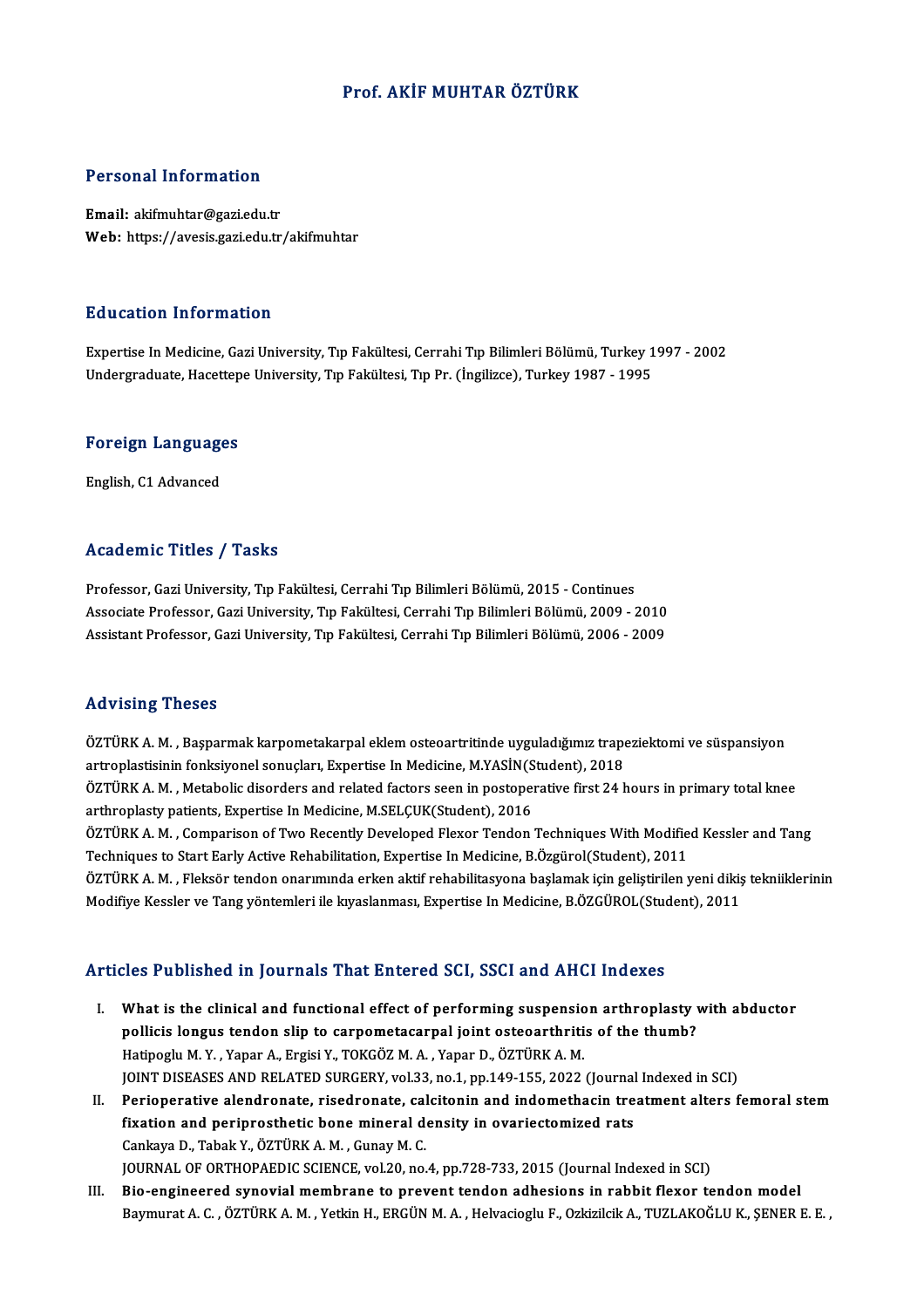ErdoganD.

Erdogan D.<br>JOURNAL OF BIOMEDICAL MATERIALS RESEARCH PART A, vol.103, no.1, pp.84-90, 2015 (Journal Indexed in SCI)<br>Ketamina is tavis to shandnasyta sell sultunes Erdogan D.<br>JOURNAL OF BIOMEDICAL MATERIALS RESEARCH P<br>IV. Ketamine is toxic to chondrocyte cell cultures

JOURNAL OF BIOMEDICAL MATERIALS RESEARCH PART A, vol.103<br>Ketamine is toxic to chondrocyte cell cultures<br>ÖZTÜRK A. M. , ERGÜN M. A. , Demir T., Gungor I., Yilmaz A., Kaya K.<br>PONE & JOINT JOURNAL no 7 nn 989-994-2914 (Jaurna IV. Ketamine is toxic to chondrocyte cell cultures<br>ÖZTÜRK A. M. , ERGÜN M. A. , Demir T., Gungor I., Yilmaz A., Kaya K.<br>BONE & JOINT JOURNAL, no.7, pp.989-994, 2014 (Journal Indexed in SCI)

- V. Do atypical femoral fractures in patients with prolonged alendronate treatment heal? BONE & JOINT JOURNAL, no.7, pp.989-994, 2014 (Journal<br>Do atypical femoral fractures in patients with prolo<br>Atik O. S. , ÖZTÜRK A. M. , Kunat C., Cetinkaya M., Kaptan Y.<br>EKLEM HASTALIKLARLVE CERRAHISLIOINT DISEASES AN EKLEM HASTALIKLARI VE CERRAHISI-JOINT DISEASES AND RELATED SURGERY, vol.25, no.1, pp.52-55, 2014<br>(Journal Indexed in SCI) Atik O. S. , ÖZTÜRK A. M. ,<br>EKLEM HASTALIKLARI V<br>(Journal Indexed in SCI)<br>LOCAL ANESTHETICS EKLEM HASTALIKLARI VE CERRAHISI-JOINT DISEASES AND RELATED SURGERY, vol.25, no.1, pp.52-55,<br>(Journal Indexed in SCI)<br>VI. LOCAL ANESTHETICS CAN INDUCE APOPTOSIS IN HUMAN FIBROBLAST AND LYMPHOCYTES<br>Vilmar A. EPCÜN M.A. ÖZTÜR
- (Journal Indexed in SCI)<br>LOCAL ANESTHETICS CAN INDUCE APOPTOSIS IN HUMAN F<br>Yilmaz A., ERGÜN M. A. , ÖZTÜRK A. M. , Gungor I., Yetkin H., Kaya K.<br>ACTA MEDICA MEDITERRANEA .vol 29. po 2. pp.161.165.2912 (Jou LOCAL ANESTHETICS CAN INDUCE APOPTOSIS IN HUMAN FIBROBLAST AND L<br>Yilmaz A., ERGÜN M. A. , ÖZTÜRK A. M. , Gungor I., Yetkin H., Kaya K.<br>ACTA MEDICA MEDITERRANEA, vol.29, no.2, pp.161-165, 2013 (Journal Indexed in SCI)<br>The t Yilmaz A., ERGÜN M. A. , ÖZTÜRK A. M. , Gungor I., Yetkin H., Kaya K.<br>ACTA MEDICA MEDITERRANEA, vol.29, no.2, pp.161-165, 2013 (Journal Indexed in SCI)<br>VII. The treatment of segmental bone defects in rabbit tibiae with
- (VEGF)-loaded gelatin/hydroxyapatite "cryogel" scaffold The treatment of segmental bone defects in rabbit tibiae with vascular endotl<br>(VEGF)-loaded gelatin/hydroxyapatite "cryogel" scaffold<br>ozturk b. y. , inci i., EĞRİ S., ÖZTÜRK A. M. , haluk y., Goktas G., elmas Ç., Piskin E. European Journal of Orthopaedic Surgery and Traumatology, vol.23, no.7, pp.767-774, 2013 (Journal Indexed in ozturk b. y. , inc<br>European Journ<br>SCI Expanded)<br>Comporison o SCI Expanded)
- VIII. Comparison of Surgical Treatment and Conservative Approach for Type III Acromioclavicular<br>Dislocations Dislocations<br>ESEN E., ÖZTÜRK A. M. , DOĞRAMACI Y., KANATLI U., BÖLÜKBAŞI S.<br>TURKIYE KLINIKLERI TIP BILIMLERI DERGISI, vol.31, no.1, pp.109-114, 2011 (Journal Indexed in SCI)<br>The Comparison of Endossonis and Open Carpal Tun

ESENE.,ÖZTÜRKA.M. ,DOĞRAMACIY.,KANATLIU.,BÖLÜKBAŞI S.

- IX. The Comparison of Endoscopic and Open Carpal Tunnel Surgery Results According to Functional TURKIYE KLINIKLERI TIP BILIMLERI DERGISI, volt<br>The Comparison of Endoscopic and Open Ca<br>Scores and Cost Effectiveness of Treatment<br>Haurly M. ÖZTÜPK A.M. Tesimel O. Kilisaslan K Ugurlu M., ÖZTÜRK A. M., Tecimel O., Kilicaslan K., ŞENER E. E., Tosun N. Scores and Cost Effectiveness of Treatment<br>Ugurlu M., ÖZTÜRK A. M. , Tecimel O., Kilicaslan K., ŞENER E. E. , Tosun N.<br>TURKIYE KLINIKLERI TIP BILIMLERI DERGISI, vol.29, no.2, pp.469-473, 2009 (Journal Indexed in SCI)<br>The e
- X. The effect of low-molecular-weight heparin on rat tendon healing<br>ESEN E., Cila E., Ozogul C., Tasci A. G., Sipahioglu S., GEMALMAZ H. C., ÖZTÜRK A. M., Dogramaci Y. TURKIYE KLINIKLERI TIP BILIMLERI DERGISI, vol.29, no.2, pp.469-473, 2009 (Journal Indexed in S. The effect of low-molecular-weight heparin on rat tendon healing<br>ESEN E., Cila E., Ozogul C., Tasci A. G. , Sipahioglu S., GEM ACTAORTHOPAEDICAETTRAUMATOLOGICATURCICA,vol.43,no.1,pp.54-61,2009 (Journal Indexed inSCI) ESEN E., Cila E., Ozogul C., Tasci A. G., Sipahioglu S., GEMALMAZ H. C., ÖZTÜRK A. M., Dogramac<br>ACTA ORTHOPAEDICA ET TRAUMATOLOGICA TURCICA, vol.43, no.1, pp.54-61, 2009 (Journal Ir<br>XI. Synovial cell culture and tissue eng
- ACTA ORTHOPAEDICA ET TRAUMATOLOGICA TURCICA, vol.43, no.1<br>Synovial cell culture and tissue engineering of a tendon syr<br>ÖZTÜRK A. M. , Yam A., Chin S. I. , Heong T. S. , Helvacioglu F., Tan A.<br>JOUPMAL OF PIOMEDICAL MATERIAL ÖZTÜRK A. M. , Yam A., Chin S. I. , Heong T. S. , Helvacioglu F., Tan A.<br>JOURNAL OF BIOMEDICAL MATERIALS RESEARCH PART A, no.4, pp.1120-1126, 2008 (Journal Indexed in SCI) ÖZTÜRK A. M., Yam A., Chin S. I., Heong T. S., Helvacioglu F., Tan A.<br>JOURNAL OF BIOMEDICAL MATERIALS RESEARCH PART A, no.4, pp.1120-1126, 2008 (Journ<br>XII. Pressure distribution patterns under the metatarsal heads in healt
- JOURNAL OF BIOMEDICAL MATERIALS RESEARCH PART A, no.4,<br>Pressure distribution patterns under the metatarsal head<br>KANATLI U., Yetkin H., Simsek A., ÖZTÜRK A. M. , ESEN E., Besli K.<br>ACTA OPTHOPAEDICA ET TRAUMATOLOCICA TURCICA KANATLI U., Yetkin H., Simsek A., ÖZTÜRK A. M. , ESEN E., Besli K.<br>ACTA ORTHOPAEDICA ET TRAUMATOLOGICA TURCICA, vol.42, no.1, pp.26-30, 2008 (Journal Indexed in SCI) KANATLI U., Yetkin H., Simsek A., ÖZTÜRK A. M. , ESEN E., Besli K.<br>ACTA ORTHOPAEDICA ET TRAUMATOLOGICA TURCICA, vol.42, no.1, pp.26-30, 2008 (Journal Ind<br>XIII. Prostaglandin E2 and hyaluronic acid facilitates treatment of
- ACTA ORTHOPAEDICA ET TRAUMATOLOGICA TURCICA, vol.42, no.1, pp.26-30, 2<br>Prostaglandin E2 and hyaluronic acid facilitates treatment of osteocho<br>Birinci B., ÖZTÜRK A. M. , Tabak A. Y. , Aktekin C. N. , KORKUSUZ P., KORKUSUZ F Prostaglandin E2 and hyaluronic acid facilitates treatment of osteochondral deffects<br>Birinci B., ÖZTÜRK A. M. , Tabak A. Y. , Aktekin C. N. , KORKUSUZ P., KORKUSUZ F.<br>EKLEM HASTALIKLARI VE CERRAHISI-JOINT DISEASES AND RELA Birinci B., ÖZTÜRK A. M. ,<br>EKLEM HASTALIKLARI V<br>(Journal Indexed in SCI)<br>Absense of the modial EKLEM HASTALIKLARI VE CERRAHISI-JOINT DISEASES AND RELATED SURGERY, vol.19, no<br>(Journal Indexed in SCI)<br>XIV. Absence of the medial sesamoid bone associated with metatarsophalangeal pain<br>KANATLIJI ÖZTÜPKA M. Ersan N.C.T. Or
- (Journal Indexed in SCI)<br>Absence of the medial sesamoid bone associated with metatarso<br>KANATLI U., ÖZTÜRK A. M. , Ercan N. G. T. , Ozalay M., Daglar B., Yetkin H.<br>CLINICAL ANATOMY vel 19 no 7 nn 634, 629, 2006 (Journal Ind Absence of the medial sesamoid bone associated with metatarsopha<br>KANATLI U., ÖZTÜRK A. M. , Ercan N. G. T. , Ozalay M., Daglar B., Yetkin H.<br>CLINICAL ANATOMY, vol.19, no.7, pp.634-639, 2006 (Journal Indexed in SCI)

# Articles Published in Other Journals

- rticles Published in Other Jo<br>I. KarpometakarpalOsteoartrit<br>HATIBOČLUM V. ÖZTÜRKA M I. KarpometakarpalOsteoartrit<br>HATİPOĞLUM.Y., ÖZTÜRKA.M., orhan ö., ergisi y. Eklem Hastalıkları Tedavisinde Güncel YAklaşımlar, pp.57-64, 2019 (National Non-Refereed Journal)
- II. Acute Phase Reaction after Femur Fracture in a Child with Griscelli Syndrome güngör i., ÖZTÜRK A. M., kaya k., çelebi h., KÖSEM B. Turkish Journal of Anesthesia and Reanimation, vol.42, no.3, pp.154-157, 2014 (Refereed Journals of Other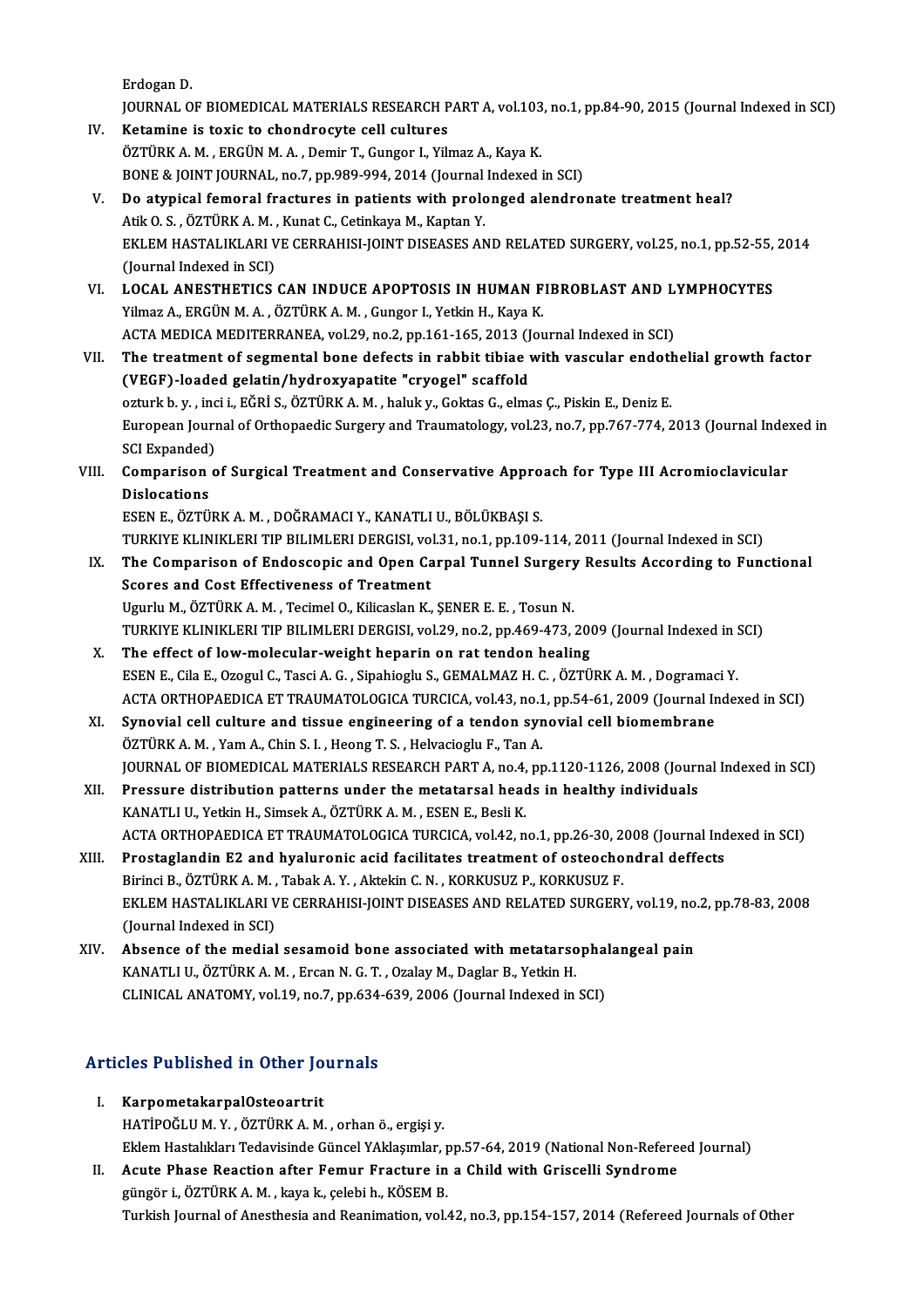Institutions)

Institutions)<br>III. Bupivacaine and levobupivacaine induce apoptosis in rat chondrocyte cell cultures at ultra low<br>desse Institut<br>Bupiva<br>doses Bupivacaine and levobupivacaine induce apoptosis in rat chondro<br>doses<br>güngör i., YILMAZ A., ÖZTÜRK A. M. , ERGÜN M. A. , MENEVŞE E. S. , kaya k.<br>European Journal Of Orthonoedia Surgeny And Traumatalogy val 34, no 3

doses<br>güngör i., YILMAZ A., ÖZTÜRK A. M. , ERGÜN M. A. , MENEVŞE E. S. , kaya k.<br>European Journal Of Orthopaedic Surgery And Traumatology, vol.24, no.3, pp.291-295, 2014 (Refereed Journals of<br>Other Institutions) güngör i., YILMAZ<br>European Journal (<br>Other Institutions)<br>Is there a serrels European Journal Of Orthopaedic Surgery And Traumatology, vol.24, no.3, pp.291-295, 2014<br>Other Institutions)<br>IV. Is there a correlation between severity of trauma and serum trace element levels<br>SIMSEK S.A. SENKÖVI Ü.A. ord

Other Institutions)<br>Is there a correlation between severity of trauma and serum trace ele<br>ŞİMŞEK S.A. ,ŞENKÖYLÜ A., erdal c., ÖZTÜRK A. M. , ışıklı s., muşdal y., yetkin h.<br>Asta Orthen Traumatel Turs vol 40 no 2 nn 140 142 ŞİMŞEK S. A. , ŞENKÖYLÜ A., erdal c., ÖZTÜRK A. M. , ışıklı s., muşdal y., yetkin h.<br>Acta Orthop Traumatol Turc, vol.40, no.2, pp.140-143, 2006 (Refereed Journals of Other Institutions)

#### Books&Book Chapters

- I. Distaş Radius Kırıklarında Kapalı yerleştirme K teli ve intramedül er tespit serkana., özründende Kapa.<br>Distaş Radius Kırıklarında Kapa.<br>serkan a., ÖZTÜRK K., ÖZTÜRK A. M. Distaş Radius Kırıklarında Kapalı yerleştirme - K teli ve intramedüller tespit<br>serkan a., ÖZTÜRK K., ÖZTÜRK A. M.<br>in: Radius Kırıkları Güncel Yaklaşımlar, Mustafa Hulusi Özkan, Tahir Sadık Süğün, Onur BAşcı, Editor, intert serkan a., ÖZTÜRK K., ÖZTÜRK<br>in: Radius Kırıkları Güncel Yakla<br>Kıtapevi, İzmir, pp.41-51, 2018<br>Kamik infeksivanlarının Önl in: Radius Kırıkları Güncel Yaklaşımlar, Mustafa Hulusi Özkan, Tahir Sadık Süğün, Onur BAşcı, Edite<br>Kıtapevi, İzmir, pp.41-51, 2018<br>II. Kemik infeksiyonlarının Önlenmesinde ve Tedavisinde Lokal Antibiyotik Uygulamaları<br>ÖZT
- Kıtapevi, İzmir, pp.41-51<br><mark>Kemik infeksiyonların</mark><br>ÖZTÜRK A. M. , HIZEL K.<br>in: Antimilmebiyal Uyaylı Kemik infeksiyonlarının Önlenmesinde ve Tedavisinde Lokal Antibiyotik Uygulama<br>ÖZTÜRK A. M. , HIZEL K.<br>in: Antimikrobiyal Uygulamaları, Murat Dizbay, Editor, bilimsel tıp, Ankara, pp.151-162, 2017<br>Ortopedik Cerrabi Ameliya ÖZTÜRK A. M. , HIZEL K.<br>in: Antimikrobiyal Uygulamaları, Murat Dizbay, Editor, bilimsel tıp, Ankara, pp.151-162, 2017<br>III. Ortopedik Cerrahi Ameliyat Teknikleri

- in: Antimikrobiyal Uygulamaları, Murat Dizbay, Editor, bilimsel tıp, Ankara, pp.1<br>Ortopedik Cerrahi Ameliyat Teknikleri<br>başbozkurt m., BÖLÜKBAŞI S., ESEN E., ÖZTÜRK A. M. , ŞENKÖYLÜ A., YILDIZ C.<br>Tünes tıp kitapevi, 2015 Ortopedik Cerrahi Am<br>başbozkurt m., BÖLÜKBA<br>güneş tıp kitapevi, 2015<br>Ulnar Sinir Yaralanma başbozkurt m., BÖLÜKBAŞI S., ESEN E., ÖZTÜRK A. M. , ŞEN<br>güneş tıp kitapevi, 2015<br>IV. Ulnar Sinir Yaralanmaları için Tendon Transferleri<br>ÖZTÜPK A. M. doğan y.
- güneş tıp kitapevi, 2015<br>Ulnar Sinir Yaralanm:<br>ÖZTÜRK A. M. , doğan v.<br>in: Ortonodik Carrabi Ar Ulnar Sinir Yaralanmaları için Tendon Transferleri<br>ÖZTÜRK A. M. , doğan v.<br>in: Ortopedik Cerrahi Ameliyat Teknikleri, Sam W Wiesel, Wolters Kluwer, Editor, Güneş Tıp Kitapevi, Ankara,<br>nn 2715-2721-2015

ÖZTÜRK A. M. , doğan<br>in: Ortopedik Cerrahi<br>pp.2715-2721, 2015<br>Bodial Sinir Dokom in: Ortopedik Cerrahi Ameliyat Te<br>pp.2715-2721, 2015<br>V. Radial Sinir Dekompresyonu

pp.2715-2721, 2015<br>V. – **Radial Sinir Dekompresyonu**<br>doğan v., ÖZTÜRK A. M.

Radial Sinir Dekompresyonu<br>doğan v., ÖZTÜRK A. M.<br>in: Ortopedik Cerrahi Ameliyat Teknikleri, Sam W Wiesel, Wolters Kluwer, Editor, Güneş Tıp Kitapevi, pp.2685-<br>2690-2015 doğan v., ÖZ<br>in: Ortopedil<br>2690, 2015<br>ostoomueli

### 2690, 2015<br>VI. **osteomyelit**

kankılıçb.,ÖZTÜRKA.M. ,yaprakçıv.,ERSÖZG.,KANDEMİRF.Ö. ,ÖZTUNAF.V. in: ortopedi ve travmatolojide deneysel hayvanmodelleri, volkan öztuna, Editor, bayt bilimsel yayın basım tasarım kankılıç b., ÖZTÜRK A. M.<br>in: ortopedi ve travmato<br>ltd şirketi, pp.227, 2015<br>Median Sinin Hasarlar ltd şirketi, pp.227, 2015<br><mark>Median Sinir Hasarla</mark>ı<br>ÖZTÜRK A. M. , doğan v.<br>in: Ortonedik Cerrabi Ar

#### VII. Median Sinir Hasarları için Tendon Transferleri

ÖZTÜRK A. M., doğan v.

in: Ortopedik Cerrahi Ameliyat Teknikleri, Sam W Wiesel, Wolters Kluwer, Editor, Güneş Tıp Kitapevi, pp.2706-2714, 2015 in: Ortopedik Cerrahi Ameliyat Teknikleri, Sam W<br>2714, 2015<br>VIII. Radial Sinir Arazı İçin Tendon Transferleri,<br>ÖZTÜPKA Madğan v

## 2714, 2015<br><mark>Radial Sinir Arazı İçir</mark><br>ÖZTÜRK A. M. , doğan v.<br>in: Ortonedik Cerrabi Ar

Radial Sinir Arazı İçin Tendon Transferleri,<br>ÖZTÜRK A. M. , doğan v.<br>in: Ortopedik Cerrahi Ameliyat Teknikleri, Sam W Wiesel, Wolters Kluwer, Editor, güneş tıp kitapevi, pp.2722-2728,<br>2015 ÖZTÜI<br>in: Ort<br>2015<br>Kubit 2015<br><mark>Kubital Tünel sendro</mark><br>doğan v., ÖZTÜRK A. M.<br>in: Ortonodik Cerrebi A.

### IX. Kubital Tünel sendromunun Cerrahi Tedavisi,

in: Ortopedik Cerrahi Ameliyat Teknikleri, Sam W Wiesel, Wolters Kluwer, Editor, Güneş Tıp Kitapevi, pp.2677-<br>2684, 2015 doğan v., ÖZ<br>in: Ortopedil<br>2684, 2015<br>Dovamlılığı in: Ortopedik Cerrahi Ameliyat Teknikleri, Sam W Wiesel, Wolte<br>2684, 2015<br>X. Devamlılığı Olan Sinir Yaralanmalarında Cerrahi Tedavi<br>ÖZTÜPKA M. değen y 2684, 2015<br>Devamlılığı Olan Sinir<br>ÖZTÜRK A.M. , doğan v.<br>in: Ortanedik Cerrahi Ar

Devamlılığı Olan Sinir Yaralanmalarında Cerrahi Tedavi<br>ÖZTÜRK A. M. , doğan v.<br>in: Ortopedik Cerrahi Ameliyat Teknikleri, Sam W Wiesel, Wolters Kluwer, Editor, güneş tıp kitapevi, pp.2699-2705,<br>2015 ÖZTÜ<br>in: Or<br>2015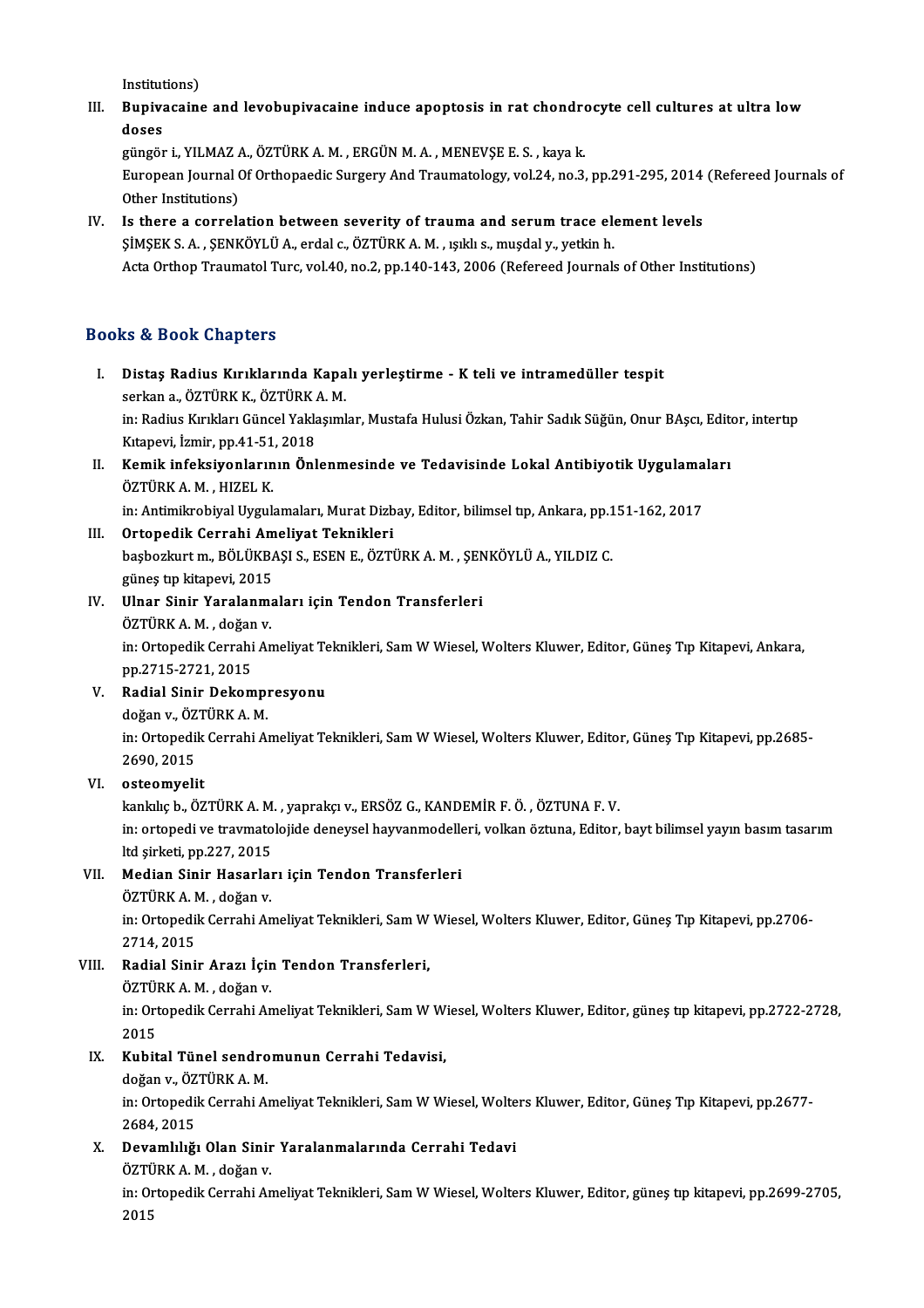| XI.   | Ulnar Sinirin Guyon Kanalında Dekompresyonu,<br>doğan v., ÖZTÜRK A.M.                                                             |
|-------|-----------------------------------------------------------------------------------------------------------------------------------|
|       | in: Ortopedik Cerrahi Ameliyat Teknikleri, Sam W Wiesel, Wolters Kluwer, Editor, güneş tıp kitapevi, pp.2671-2676,<br>2015        |
| XII.  | Pronatör ve Anterior İnterosseös Sendromlarında Dekompresyon, Ortopedik Cerrahi Ameliyat<br>Teknikleri                            |
|       | doğan v., ÖZTÜRK A. M.                                                                                                            |
|       | in: Operative Techniques in Orthopaedic Surgery, Sam W Wiesel, Wolters Kluwer, Editor, Güneş Tıp Kitapeve,<br>pp 2657-2670, 2015  |
|       | Refereed Congress / Symposium Publications in Proceedings                                                                         |
| L     | Radius proksimal bölge kırıkları<br>ÖZTÜRK A.M.                                                                                   |
|       | 28. Ulusal Türk Ortopedi ve Travmatoloji Kongres, Turkey, 30 October - 04 November 2019                                           |
| П.    | Artritli Hastanın Ortopedik Değerlendirilmesi<br>ÖZTÜRK A.M.                                                                      |
|       | Cocuklarda Artrit ve Artrit Dışı Eklem Tutumları, Turkey, 15 December 2018                                                        |
| III.  | El-Üst Ekstremite Greft Seçimi                                                                                                    |
|       | ÖZTÜRK A.M.                                                                                                                       |
|       | 28. Ulusal Türk Ortopedi ve Travmatoloji Kongresi, Turkey, 30 - 04 October 2018                                                   |
| IV.   | BENNETT VE ROLANDO KIRIKLARI                                                                                                      |
|       | ÖZTÜRK A M                                                                                                                        |
|       | 28. Ulusal Türk Ortopedi ve Travmatoloji Kongresi, Turkey, 30 October - 04 November 2018                                          |
| V.    | Direkt travma sonrası gelişen posterior sternoklavikular eklem çıkığı ve cerrahi teknik                                           |
|       | ULUCAKÖY C., KAPTAN A Y., ÖZTÜRK A M., ÖZER M.                                                                                    |
|       | 14. TUSYAD Kongresi 2018, Turkey, 2 - 06 October 2018                                                                             |
| VI.   | Glenohumeral İnstabiliteye Eşlik Eden Tam Kat Rotator Manşet Yırtığı Olan Hastalarda Artroskopik                                  |
|       | Tamir Sonuçları                                                                                                                   |
|       | ULUCAKÖY C., KAPTAN A.Y., ÖZTÜRK A.M., ÖZER M.                                                                                    |
| VII.  | 14. TUSYAD Kongresi 2018, Turkey, 2 - 06 October 2018<br>medial femoral condyle graft in non scaphoid bone                        |
|       | ÖZTÜRK A.M.                                                                                                                       |
|       | Asian Pasific Federation of Societies for Reconstructive Microsurgery, 9 - 13 May 2018                                            |
| VIII. | Montegia Kırıklı Çıkıkları                                                                                                        |
|       | ÖZTÜRK A.M.                                                                                                                       |
|       | 10. Omuz ve Dirsek Cerrahisi Kongresi, Turkey, 21 - 24 March 2018                                                                 |
| IX.   | Evaluation of foot and ankle anotomical variations and relationships with peroneal tendon                                         |
|       | pathologies on ankle MRI                                                                                                          |
|       | ERSÖZ E., TOKGÖZ N., ÖZTÜRK A. M., KAPTAN A. Y., UÇAR M.                                                                          |
|       | ECR 2018, 28 February - 04 March 2018                                                                                             |
| X.    | Preoperative and long term follow-up imaging characteristics of osteoid osteoma of treated with CT-                               |
|       | guided radiofrequeny ablation.                                                                                                    |
|       | ERBAŞ G., KILIÇ H. K., ÖNER A. Y., ARAÇ M., TOKGÖZ N., ÖZTÜRK A. M., ILGIT E. T.                                                  |
|       | CIRSE 2017, Kopenhag, Denmark, 16 - 20 September 2017                                                                             |
| XI.   | El Bileği Kırıklarında anatomi kırığın değerlendirilmesi                                                                          |
|       | ÖZTÜRK A.M.                                                                                                                       |
|       | TÜrk ortopedi ve travmatoloji kongresi, Turkey, 25 - 30 October 2016                                                              |
| XII.  | the effect of patient position to dexa measurement results<br>ATAOĞLU M. B., ÖZER M., çetinkaya m., HATİPOĞLU M. Y., ÖZTÜRK A. M. |
|       |                                                                                                                                   |